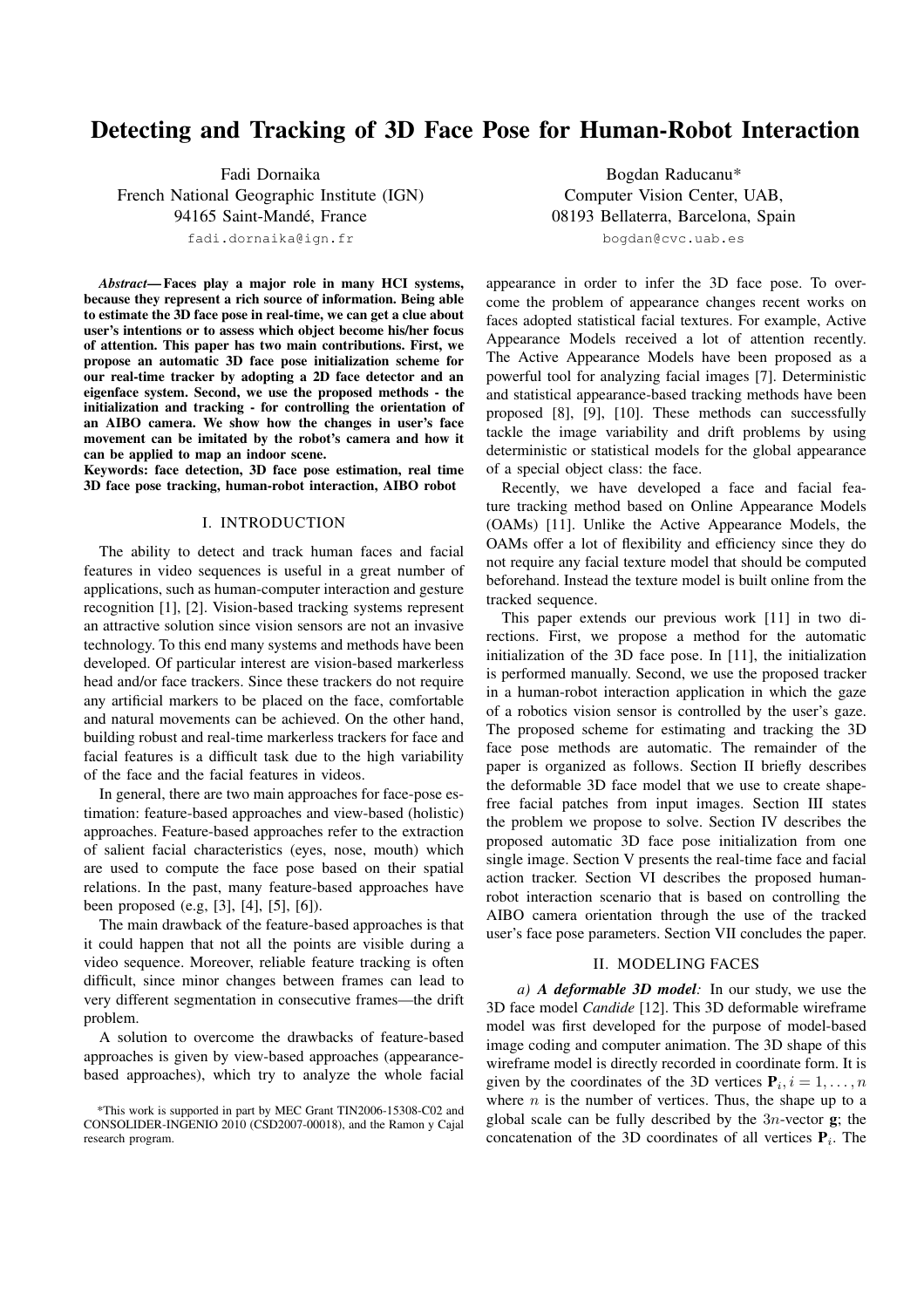vector g is written as:

$$
\mathbf{g} = \mathbf{g}_s + \mathbf{A} \,\boldsymbol{\tau}_a \tag{1}
$$

where  $\mathbf{g}_s$  is the static shape of the model,  $\tau_a$  the animation control vector, and the columns of A are the Animation Units. In this study, we use seven modes for the facial Animation Units (AUs) matrix A. We have chosen the following AUs: lower lip depressor, lip stretcher, lip corner depressor, upper lip raiser, eyebrow lowerer, outer eyebrow raiser. These AUs are enough to cover most common facial animations. Moreover, they are essential for conveying emotions.

In equation (1), the 3D shape is expressed in a local coordinate system. However, one should relate the 3D coordinates to the image coordinate system. To this end, we adopt the weak perspective projection model. We neglect the perspective effects since the depth variation of the face can be considered as small compared to its absolute depth. Thus, the state of the 3D wireframe model is given by the 3D face pose parameters (three rotations and three translations) and the internal face animation control vector  $\tau_a$ . This is given by the 12-dimensional vector b:

$$
\mathbf{b} = [\theta_x, \quad \theta_y, \quad \theta_z, \quad t_x, \quad t_y, \quad t_z, \quad \boldsymbol{\tau_a}^T \ ]^T \quad (2)
$$

Note that if only the aspect ratio of the camera is known, then the component  $t<sub>z</sub>$  is replaced by a scale factor having the same mapping role between 3D and 2D. In this case, the state vector is given by (s denotes the scale factor):

$$
\mathbf{b} = [\theta_x, \quad \theta_y, \quad \theta_z, \quad t_x, \quad t_y, \quad s, \quad \boldsymbol{\tau_a}^T \ ]^T \quad (3)
$$

*b) Shape-free facial patches:* A facial patch is represented as a shape-free image (geometrically normalized rawbrightness image). The geometry of this image is obtained by projecting the static shape  $\mathbf{g}_s$  (neutral shape) using a centered frontal 3D pose onto an image with a given resolution. The texture of this geometrically normalized image is obtained by texture mapping from the triangular 2D mesh in the input image (see figure 1) using a piece-wise affine transform,  $W$ (see [12] for more details). The warping process applied to an input image y is denoted by:

$$
\mathbf{x}(\mathbf{b}) = \mathcal{W}(\mathbf{y}, \mathbf{b}) \tag{4}
$$

where x denotes the shape-free patch and b denotes the geometrical parameters. Several resolution levels can be chosen for the shape-free patches. Regarding photometric transformations, a zero-mean unit-variance normalization is used to partially compensate for contrast variations.



Fig. 1. (a) an input image with correct adaptation. (b) the corresponding shape-free facial patch.

## III. PROBLEM FORMULATION

Given a video sequence depicting a moving face, we would like to recover, for each frame, the 3D face pose and the facial actions encoded by the control vector  $\tau_a$ . In other words, we would like to estimate the vector  $\mathbf{b}_t$  (3) at time t given all the observed data until time t, denoted  $y_{1:t} \equiv$  $\{y_1, \ldots, y_t\}$ . In a tracking context, the model parameters associated with the current frame will be carried over to the next frame. For each input frame  $y_t$ , the observation is the shape-free facial patch associated with the geometric parameters  $\mathbf{b}_t$ . We use the HAT symbol for the tracked parameters and patches. For a given frame  $t$ ,  $\hat{\mathbf{b}}_t$  represents the computed geometric parameters and  $\hat{\mathbf{x}}_t$  the corresponding shape-free patch, that is,

$$
\hat{\mathbf{x}}_t = \mathbf{x}(\hat{\mathbf{b}}_t) = \mathcal{W}(\mathbf{y}_t, \hat{\mathbf{b}}_t)
$$
 (5)

The estimation of the initial parameters  $\hat{\mathbf{b}}_1$  corresponding to the first frame will be described in Section IV—3D face pose initialization. The estimation of the current parameters  $\hat{\mathbf{b}}_t$  from the previous ones  $\hat{\mathbf{b}}_{t-1}$  and from the sequence of images will be presented in Section V—simultaneous face and facial action tracking.

Figure 2 depicts our proposed 3D face tracker. The initialization part relies on a 2D face detector and on a statistical facial texture. The tracking part relies on image registration based on the principles of Online Appearance Models.



Fig. 2. A full automatic 3D face and facial feature tracker.

## IV. 3D FACE POSE INITIALIZATION

As can be seen, the tracker requires the knowledge of the state vector (the 3D face pose parameters and the facial actions) associated with the first frame in the monocular video sequence. Note that even though the static shape of the user's face model is known inferring its 3D pose (face pose parameters) with respect to the camera using a single image is a challenging task since there is no correspondence between the 3D wireframe model and the raw image. Previous works adopted a simple scheme where the user is asked to align his/her face position and orientation with respect to the camera such that the actual 3D face pose becomes equal to a predefined face pose. The alignment can be controlled and assessed by the projection of some facial features (nose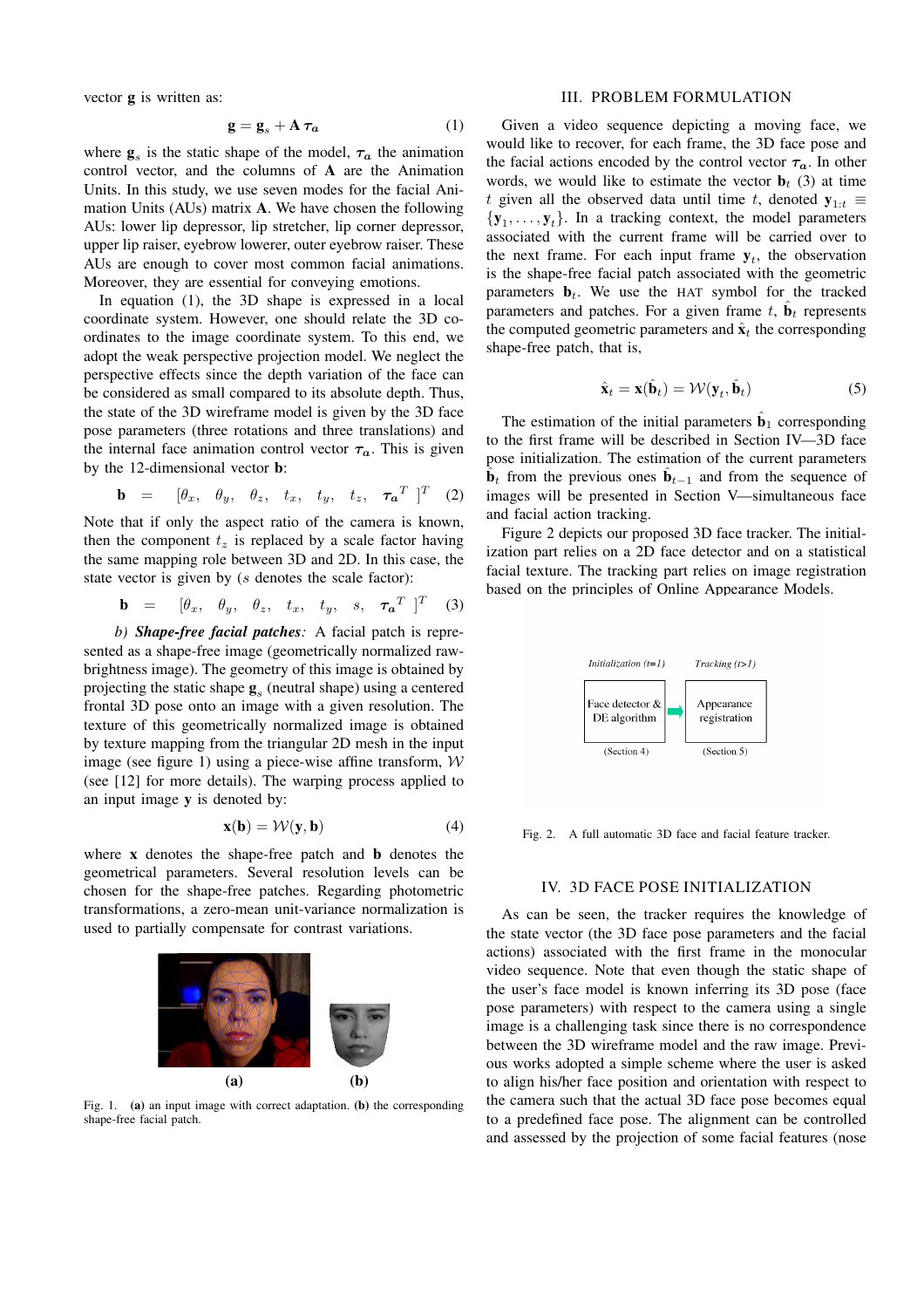tip, eye corners) on their predefined locations corresponding to the predefined 3D face pose.

In our work, we relax the use of a predefined 3D face pose in order to get a very flexible 3D face tracker. In order to compute the 3D face pose parameters associated with the first frame, we will use a statistical facial texture model which is built offline. The 3D face pose parameters are then estimated by minimizing the distance between the input image texture and a learned face space—eigenface system. Reaching a global minimum can be achieved through the use of the differential evolution algorithm. In the current implementation, we assume that the first frame in the video captures a face with a neutral configuration<sup>1</sup>. Therefore, the state vector will reduce to six parameters describing the 3D face pose, that is,  $\mathbf{b}_t = [\theta_x, \theta_y, \theta_z, t_x, t_y, s, \mathbf{0}^T]^T = [\mathbf{h}^T, \mathbf{0}^T]^T$ . The vector **h** encodes the six 3D face pose parameters.

The use of a statistical facial texture model has already been used by some works in order to track the face pose parameters in monocular video sequences (e.g. [12]). However, in [12], estimating the 3D face pose parameters for the first frame is performed manually. In our work, those parameters are automatically estimated whereas most of the proposed tracking methods use a manual initialization.

#### *A. Statistical facial texture*

To build a statistical facial texture model we use our appearance based tracker [11] (outlined in Section 5). This tracker provides the time-varying 3D face pose and facial actions together with the corresponding shape-free patches  $\hat{\mathbf{x}}$ . Using these training patches one can easily build a statistical facial texture model. We assume that we have  $K$  shape-free patches. Applying a classical Principal Components Analysis (PCA) on the training patches we can compute the mean and the principal modes of variations. Thus, the parameters of the facial texture model will be given by the average texture  $\bar{x}$ and the M principal texture modes encoded by a  $d \times M$ matrix denoted by  $X$ . The columns of  $X$  (whose size is d) represent the principal modes. The number of principal modes  $M$  is set such that their corresponding variation is equal to a high percentage of the total variation. Note that each training patch has undergone a zero-mean unit-variance normalization.

If the model instance, **, is a good fit to the input image** (i.e., the 3D mesh is aligned with the actual 3D face pose), then the residual error between the shape-free patch x and its projection onto the PCA space  $\tilde{\mathbf{x}}$  is small since the remapped texture will be consistent with the statistical model of a face texture. Thus, a reliable measure of the goodness of any fit, h, can be given by the norm of the associated residual image between the shape-free patch and its PCA approximation:

$$
e(\mathbf{h}) = ||\mathbf{r}||^2 = ||\mathbf{x}(\mathbf{h}) - \widetilde{\mathbf{x}}(\mathbf{h})||^2 \tag{6}
$$

The projection of the texture  $\mathbf{x}(\mathbf{h})$  onto the space spanned by the texture modes is given by:

$$
\widetilde{\mathbf{x}}(\mathbf{h}) = \overline{\mathbf{x}} + \mathbf{X} \mathbf{X}^T (\mathbf{x}(\mathbf{h}) - \overline{\mathbf{x}})
$$

<sup>1</sup>This assumption is very realistic since the neutral state is usually the user's emotion state.

In the literature, the error (6) is known under the name of the reconstruction error or DFFS (Distance From Feature Space).

Figure 3 illustrates the principle of the technique. Figure 3.a displays a good model adaptation. Both the input image and the corresponding shape-free patch are shown. In this case, the residual error (6) corresponds to a minimum. Figure 3.b displays a bad model adaptation. In this case, the error (6) does not correspond to the minimum. Thus, the basic idea is to estimate the 3D face pose parameters, i.e. the vector h, such that the associated shape-free patch will be as close as possible to a facial texture.



Fig. 3. Example of model fitting. (a) corresponds to correct 3D face pose parameters h. (b) corresponds to bad 3D face pose parameters h.

*B. 3D face pose initialization using the Differential Evolution algorithm and a face detector*

As we have mentioned above, the initial 3D face pose parameters, h, are recovered by minimizing the residual error (6):

$$
\mathbf{h} = arg \min_{\mathbf{h}} e(\mathbf{h})
$$

To this end, we use the Differential Evolution (DE) algorithm [13], [14] in order to minimize the error (6) with respect to the 3D face pose parameters. The DE algorithm is a practical approach to global numerical optimization that is easy to implement, reliable and fast [15].

This is carried out using generations of solutions population. The population of the first generation is randomly chosen around a rough solution  $h^*$ . Thus, the first population is centered on a solution formed by  $h^*$  =  $(0,0,0,t_x^*,t_y^*,s^*)^T$ . The 2D translation  $(t_x^*,t_y^*)$  is set to the center of the rectangle found by Viola  $\&$  Jones face detector [16]. The scale  $s^*$  is directly related to the size of the detected rectangle.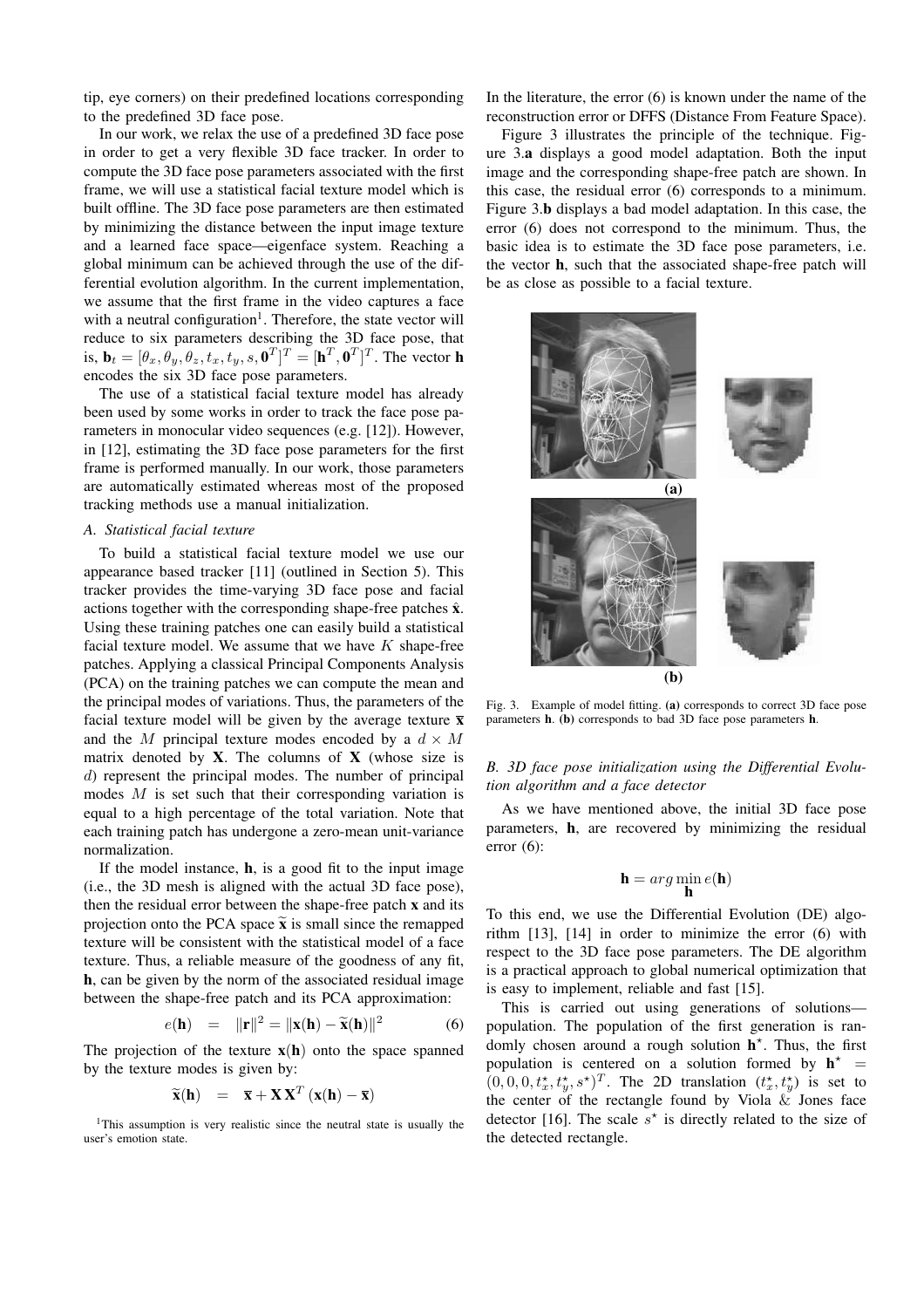The optimization adopted by the DE algorithm is based on a population of N solution candidates  $h_{n,i}$   $(n = 1, \ldots, N)$ at iteration (generation)  $i$  where each candidate has six components. Initially, the solution candidates  $h_{n,0}$  are randomly generated within the provided intervals of the search space. The population improves by generating new solutions iteratively for each candidate.

We stress the fact that the use of the face detector can be relaxed on the expense of a very large range for the solutions belonging to the first population.



Fig. 4. The mean texture associated with 500 training images.



Fig. 5. Automatic 3D face pose initialization. Left column: Three unseen images together with the 2D face detector results. Right column: The corresponding 3D face pose using the Differential Evolution algorithm.

#### *C. Results*

The general scheme adopted for building a facial texture model is to use training images belonging to several subjects. However, since we are interested in a specific-user interface application, we will adopt a more flexible scheme. Within this scheme, each subject will have his/her own facial texture model. Thus, every subject is asked to perform face movements together with some facial expressions. The appearance-based tracker is then run to get the training shape-free facial patches associated with each image in the training video (the first frame in this video is manually adapted). Figure 4 illustrates the average texture obtained with a sequence of 500 training patches. In this example, we found that the first 10 principal modes corresponds to 87% of the total variation associated with the training images.

The first 20 principal modes correspond to 93% of the total variation.

Figure 5 illustrates the automatic 3D face pose initialization associated with three unseen images. The PCA space was built using 500 training images. The number of principal modes was set to 20. The left column displays the original image together with the 2D face detector results. The right column displays the corresponding estimated 3D face pose using the DE algorithm. The 3D mesh is projected according to the estimated 3D face pose. As can be seen, even though the face was not in a frontal view the corresponding 3D pose parameters are correctly estimated using the Differential Evolution algorithm. Recall that the recovered parameters are richer than those provided by the 2D face detector since they depicts the 3D pose of the face with respect to the camera.

Figure 6 illustrates the evolution of the best error obtained by the Differential Evolution algorithm associated with the image shown in Figure 5 (top). The DE algorithm was run with three population sizes:  $N = 60$ ,  $N = 120$ , and  $N =$ 180. Figure 7 illustrates the estimated 3D face pose obtained at convergence when the population size is set to 60, 120, and 180 (from left to right). As can be seen, the best fitting results were obtained when the population size was 180.

The CPU time associated with the automatic initialization ranges from one second to a few seconds. This computing time depends on many factors such as the number of generations and the number of texture modes used. It is worth noting that this initialization does not prohibit the real-time performance of the 3D face tracker (presented in Section V) since this initialization is performed only on the first video frame as the subject lets the system captures the 3D pose of his/her face.



Fig. 6. The evolution of the best error obtained by the Differential Evolution algorithm associated with the image shown in Figure 5 (top). The DE algorithm was run with three population sizes: 60, 120, and 180.

### V. SIMULTANEOUS FACE AND FACIAL ACTION TRACKING

In the previous section, we have addressed the initialization problem, i.e., the estimation of the state vector (the 3D face pose) for the first video frame. In this section, we will describe the tracking process, i.e., the estimation of the state vector (the 3D face pose and the facial actions) for every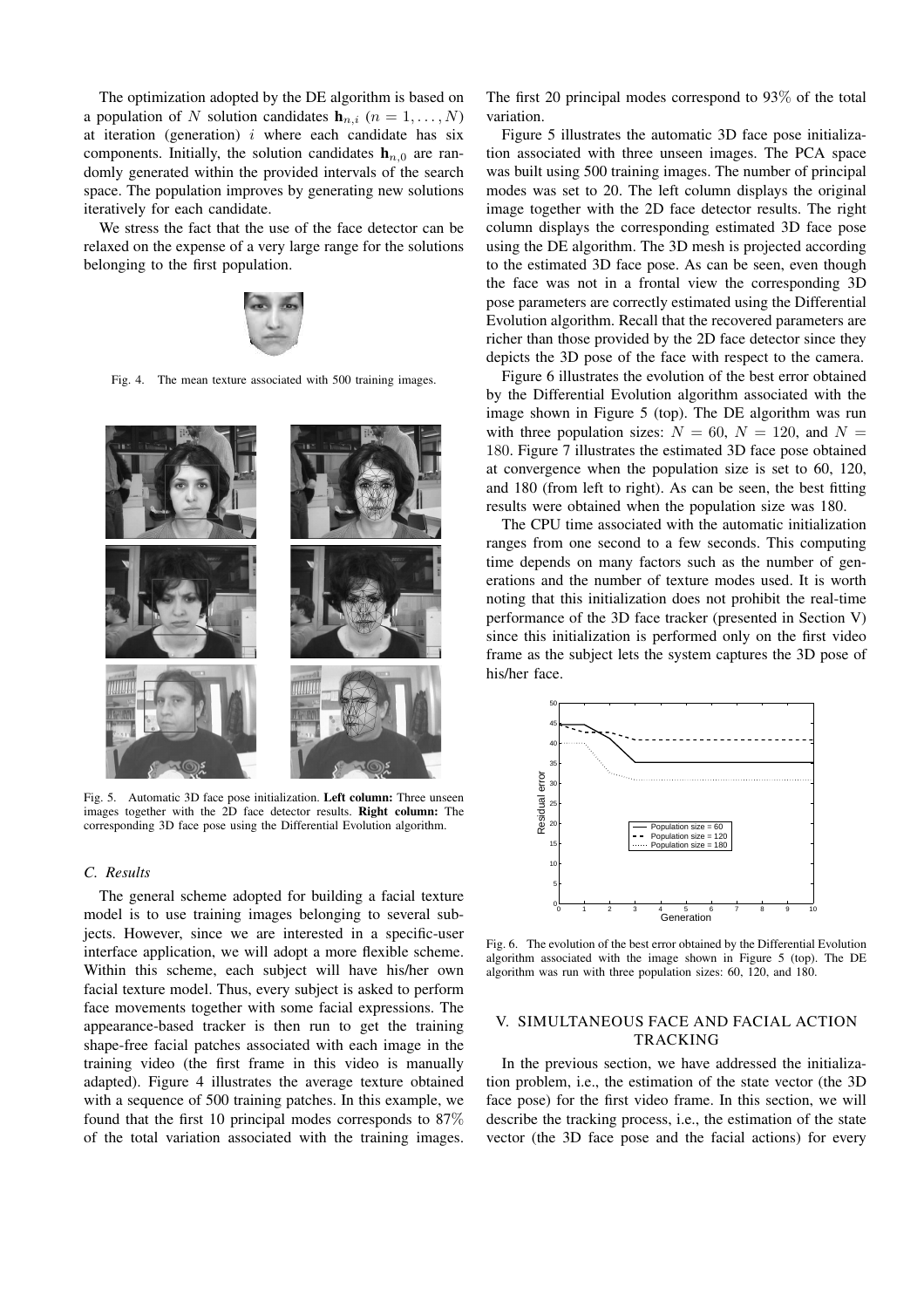

Fig. 7. Automatic 3D face pose initialization using the Differential Evolution algorithm associated with the image shown in Figure 5 (top). The estimated 3D face pose obtained at convergence when the population size is set to 60, 120, and 180 (from left to right).

subsequent video frame. Certainly, one can use the same initialization process for estimating the state vector for every frame in the video. However, using this scheme has three major disadvantages: (i) it cannot run in real-time, (ii) the 2D face detector may fail when the face undergoes under significant out-of-plane movements, and (iii) the statistical facial texture model is fixed in the sense that it does not take into account possible appearance changes during the whole video sequence. For these reasons, we will use our tracker based on Online Appearance Models [11]. This appearancebased tracker aims at computing the 3D face pose and the facial actions, i.e. the vector b, by minimizing a distance between the incoming warped frame and the current *shapefree* appearance of the face. This minimization is carried out using a gradient descent method. The statistics of the *shapefree* appearance as well as the gradient matrix are updated every frame. This scheme leads to a fast and robust tracking algorithm. On a 3.2 GHz PC, a non-optimized C code of the approach computes the 3D face pose and the facial actions in 50 ms.

#### VI. A HUMAN-ROBOT INTERACTION SCENARIO

The proposed methods for estimating the user's face pose (described in sections IV and V) are applied in a human-robot interaction scenario, for mapping an indoor environment. By mimicking user's face movement, a robot's camera can take periodically snapshots of the current perceived region. At the end of the process, the panoramic image of the region of interest is built, from the extracted snapshots by applying an image mosaicking technique [17].

The experimental setup is depicted in Figure 8. The input to the system consists of a video stream capturing user's face from a fixed camera. The corresponding pitch and yaw angles of the user's face are encoded and sent to the robot using a wireless network. Without any loss of generality, we used in our experiments Sony's AIBO robot, which has the advantage of being especially designed for interaction with persons. Thus, our application can be considered as a natural extension of AIBO's built-in behaviours. The orientation of robot's head (the robot's camera) is updated online according to the desired direction imposed by the user's face pose. Due to the motors response (as well the communication through the wireless network), there is a very small delay between the desired orientation and robot's response. The inertia associated with the motors is most visible when a change in direction has to be performed. However, if user's

movement is reasonably slow, but continuous, a real-time response from the robot can be expected.

Figure 9 depicts the data flow between the real-time 3D face pose tracker and AIBO. Figure 10 illustrates the results of face movement imitation associated with a 691-frame sequence. In this video, the person looks around without any restriction. Only eight frames are shown in the figure. The left column displays the user's face pose and the right column shows the corresponding snapshot of the scene as seen by the AIBO's camera. Figure 11 illustrates a panoramic image computed from the captured individual snapshots. For this purpose, we used the AutoStitch<sup>TM</sup> application [17], developed by M. Brown and D. Lowe from UBC, Canada. In a broader context, the user and the robot can be very distant from each other. This case corresponds to a telepresence application where the user is exploring a remote (dangerous or inaccessible) spot by only changing his face pose. This is the case, for instance, for rescue robots, which can be sent to areas affected by earthquakes or fires in order to perform an exhaustive search of the environment to find survivors. The use of a special display device that visualizes the scene as it is viewed by the remote camera will boost the telepresence feeling. If we assume that the orientation of the fixed camera is aligned with that of the robot camera (in its reference position) then its gaze direction will be equivalent to that of the user.



Fig. 8. The experimental setup.

#### VII. CONCLUSION

This paper described two main contributions. First, we proposed an automatic 3D face pose initialization scheme for a real-time appearance-based tracker by adopting a 2D face detector and an eigenface system. Second, we used the proposed methods—the initialization and tracking—for controlling the movements of AIBO's camera. Applications such as telepresence, virtual reality can directly use the proposed techniques.

#### ACKNOWLEDGEMENT

The authors thank Dr. Franck Davoine from CNRS, Compiegne, France, for providing the video sequences shown in Figures 5 and 7.

#### **REFERENCES**

[1] A. Bakhtari and B. Benhabib, "An active vision system for multitarget surveillance in dynamic environments," *IEEE Transactions on Systems, Man and Cybernetics, part B*, vol. 37, no. 1, pp. 190–198, 2007.